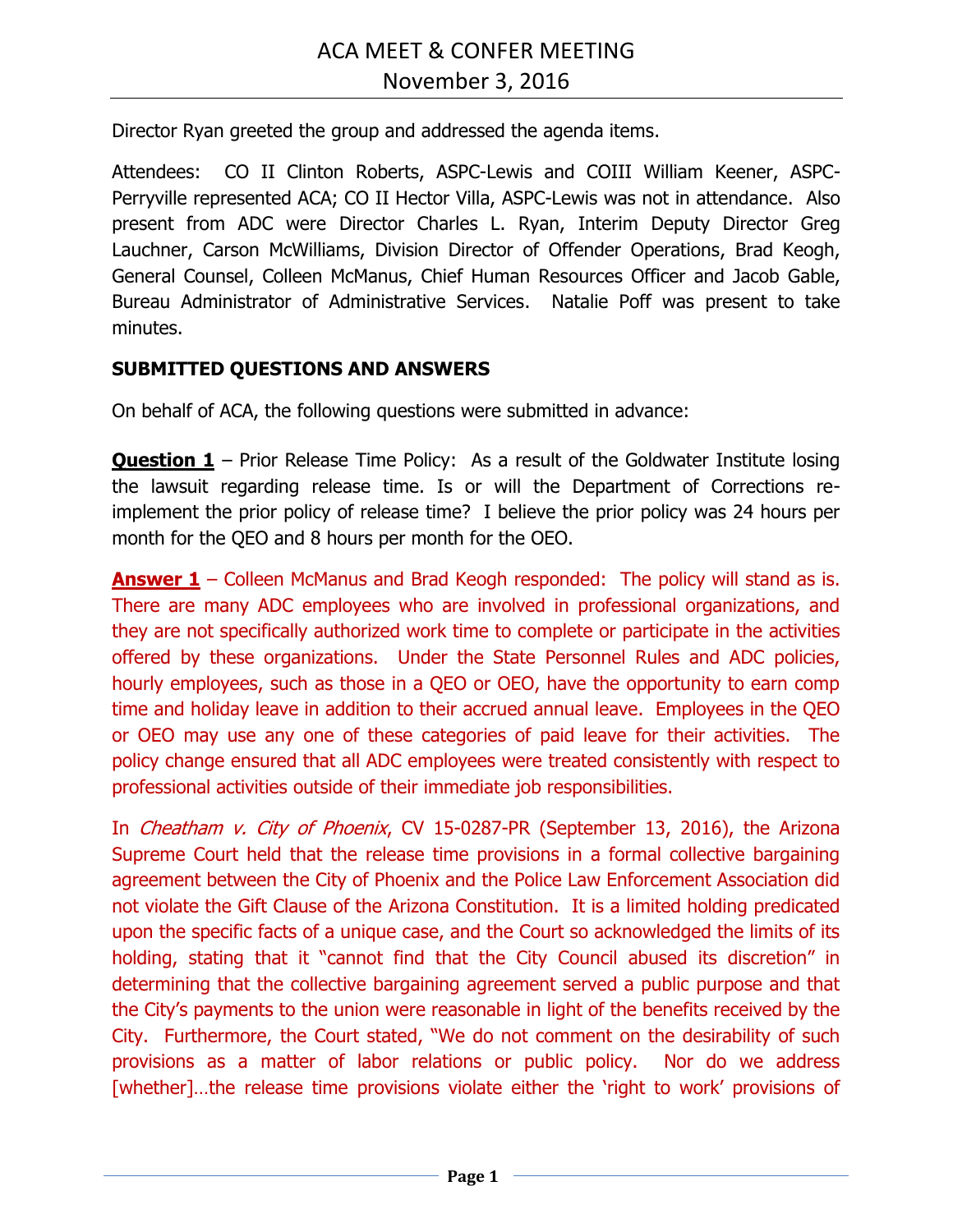Article 25 of the Arizona Constitution and A.R.S. §§ 23-1301 through 1307 or the First Amendment rights of non-PLEA members."

ADC does not employ any unionized workers, and there is no formal or informal collective bargaining agreement between ADC and its employees. The Cheatham decision holds only that the specific collective bargaining agreement there did not violate the Gift Clause of the Arizona Constitution. It does not mandate that a public employer must provide release time to its employees.

The three employee organizations—ACA, FOP, and AZCPOA—have nearly unfettered access to Director Ryan and ADC senior management in the chain of command, and have abundant opportunities to communicate the questions and concerns of their members. They have successfully done so for years, all without release time, as these ongoing quarterly meet-and-confer conferences attest. The Department will not reinstate any prior or implement any new release time program.

Director Ryan stated the Department is not authorized to "Gift Time". The policy regarding release time was rescinded to ensure all organizations are treated consistently and fairly. The Director advised DO 501 was updated to reflect the fact that Meet and Confer meetings are considered "State Time" for which the members are being compensated.

Note, the Director further advised a formal response will be sent to the employee organizations to reiterate that release time will not be reinstated.

**Question 2** – Support Full-Time Release: In the last Meet and Confer Director Ryan asked A.C.A. to support his proposals to the legislators for raises. The association feels that to better serve the membership and the Arizona Department of Corrections as a whole by providing full time release. Whether paid by the membership, the department, or by a combination of the both. This has benefits for the association and the Arizona Department of Corrections. To paraphrase old policy, as being an employee organization our responsibility to the members and the department is to better and further corrections. To do this an oppositional relationship with executive staff is not beneficial to anyone. Director Ryan extended a branch asking for support. The question is how much support can be given with the time we have?

**Answer 2** – Colleen McManus and Brad Keogh responded: There are many, many ways that members of the association can support these efforts without additional designated work time for this purpose. For example, talking positively and constructively about the Department in every setting, inside and outside of the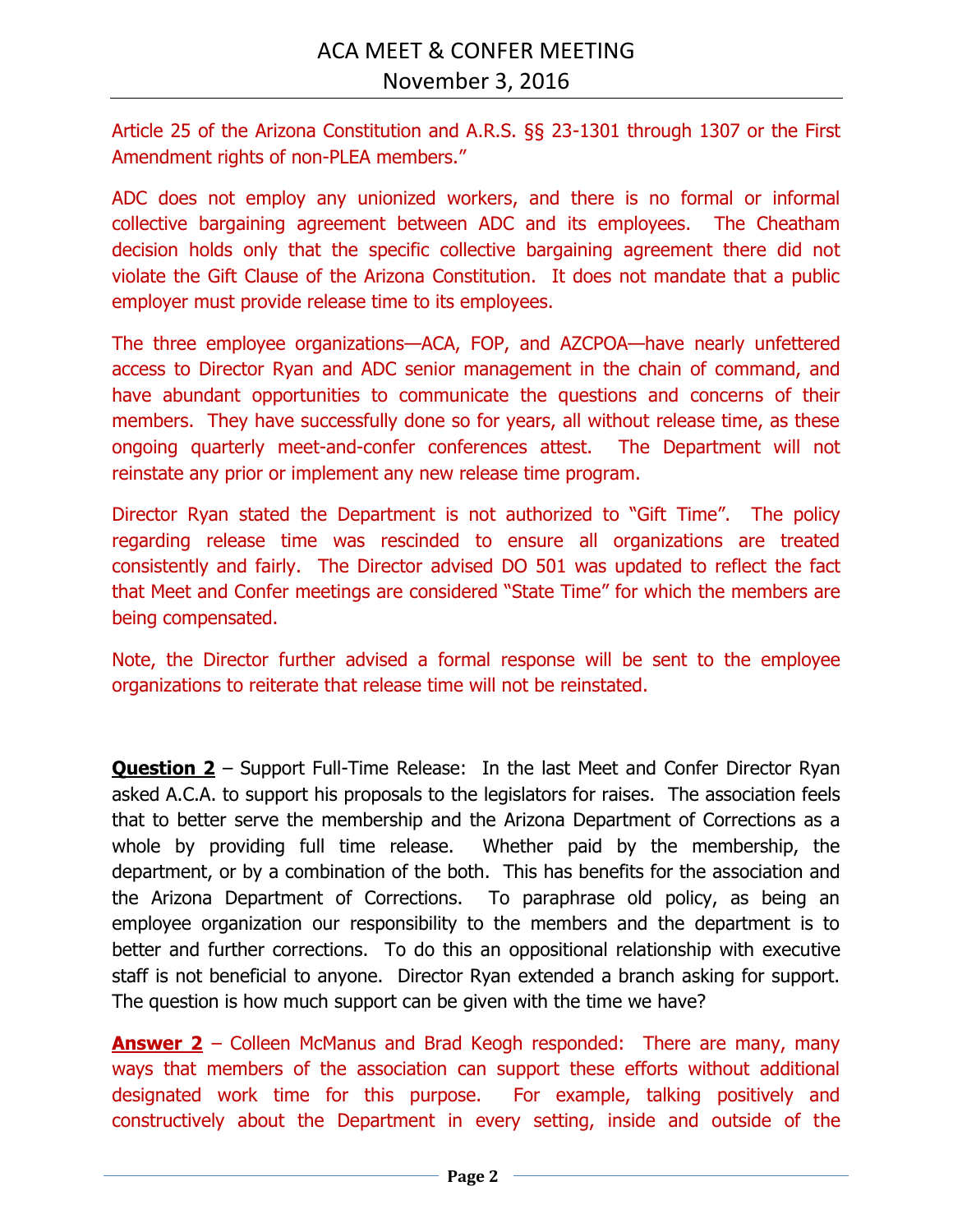organization, promotes a positive message to members and non-members alike. Like any citizen and any other employee, association members can write to their legislators about the need for higher salaries and approval of the agency's pay package. Members can assist their Wardens and other members of management with retention steps they are implementing at each complex. This will help association members to better understand the big picture with respect to employee compensation, rather than just speaking from the perspective of their own paychecks. Members could also propose specific compensation-related ideas or suggestions to any member of management for vetting and consideration. The Arizona Management System will also afford employees the opportunity to volunteer for teams that will be working to address issues identified as priorities for the agency. I encourage all of you to look for these kinds of opportunities to move the organization forward. This ultimately benefits everyone, including your members.

The quarterly meet-and-confer conferences do not constitute an "oppositional relationship with executive staff." They are cooperative and collaborative opportunities for all three employee organizations to share the questions and concerns of their members with Director Ryan and ADC senior management. All three employee organizations, as well as individual non-member employees, have had, and continue to have, the longstanding ability to communicate directly with the Director through an open door, e-mail, and phone process which was established almost 8 years ago, all without paid release time. The Department will not reinstate any prior or implement any new release time program.

Director Ryan discussed the lean transformation and how the Governor's vision is being cascaded throughout our organization. Director Ryan further discussed the critical roles all tiers of the Department of Corrections plays to have the ability to resolve problems at the lowest level possible. Director Ryan briefly discussed the 4 tiers in which our agency has been compartmentalized:

- Tier 1: Director
- Tier 2: Division Director
- Tier 3: Complexes which accounts for 2/3 of our agency
- Tier 4: Units

Director Ryan noted there is a 7-step process in which all employees will ultimately be trained to be able to resolve problems at the lowest level possible. This process is the called the Arizona Management System, a management approach adopted by Governor Ducey which will become part of the foundation of the lean transformation across State government.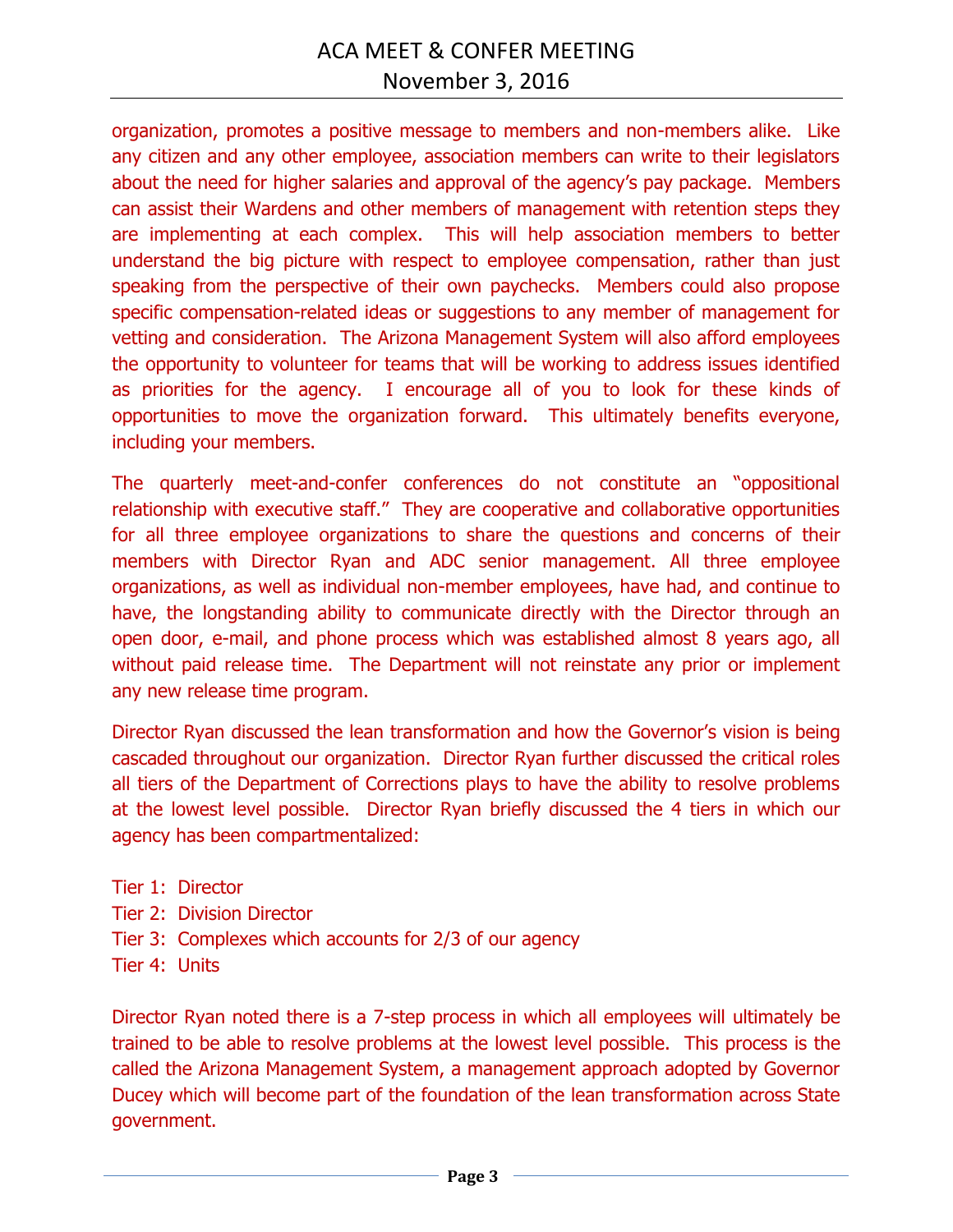Director Ryan advised that our contract with Mass Ingenuity is due to expire on December 15; however, during the next Executive Team Meeting, he will discuss extending the contract.

**Question 3** – 12-Hour Shift Rumor: Since the LEAN Committee regarding the optimization of staffing the rumors of 12 hour shifts is quite strong. Is there an update or details the department is willing to share at this time?

**Answer 3** – Carson McWilliamns responded: We are currently evaluating the cost effectiveness of the 12 hours shift concept. Not all units would change to 12 hour shifts due to cost effectiveness and the availability for some 8 hours shifts for staff and the needs of the complex. All CO IIs, Sergeants and Lieutenants in units that change to the 12 hour shifts would be affected. It would not affect CO IIIs, COIVs or Captains. We plan to make a recommendation to the Director by end of November in order for a decision to be made in early December. If implemented, it would start mid-January, after a 30 day notice.

As in rotation of staff, consideration for the staffs personal needs will be attempted to be accommodated. With all things being equal if a preference was available, then the senior staff with continuous service would be given their choice of shift. We would have four shifts, 2 ams & 2 pms, each would work three days one week and four days the next, for a total of 7 days per 14 day PAR period. There would be no 15 minute briefing and all units would use a "read book" with a supervisor interacting with line staff to ensure information is passed.

Director Ryan added that there are 738 vacant positions, therefore, we need to maximize the resources we currently have. We may have to reconstitute the 12 hour shift out of necessity which is a cost effective strategy. Each complex will be reviewed individually.

ACA shared their concerns regarding shift changes by stating that the Department lost staff when 12-hour shifts were implemented. Then, a new wave of staff were hired and adapted to the 12-hour shifts but were then switched to 8 hour shifts which, again, resulted in employee turnover.

Mr. McWilliams reiterated that the 12-hour shifts would impact CO II's, Sergeants, and Lieutenants. CO III's and Captains would not be impacted. This will change the dynamics of operations as there will be more supervisors on shift which should reduce overtime issues and cross leveling. This will allow Officers to work in areas they are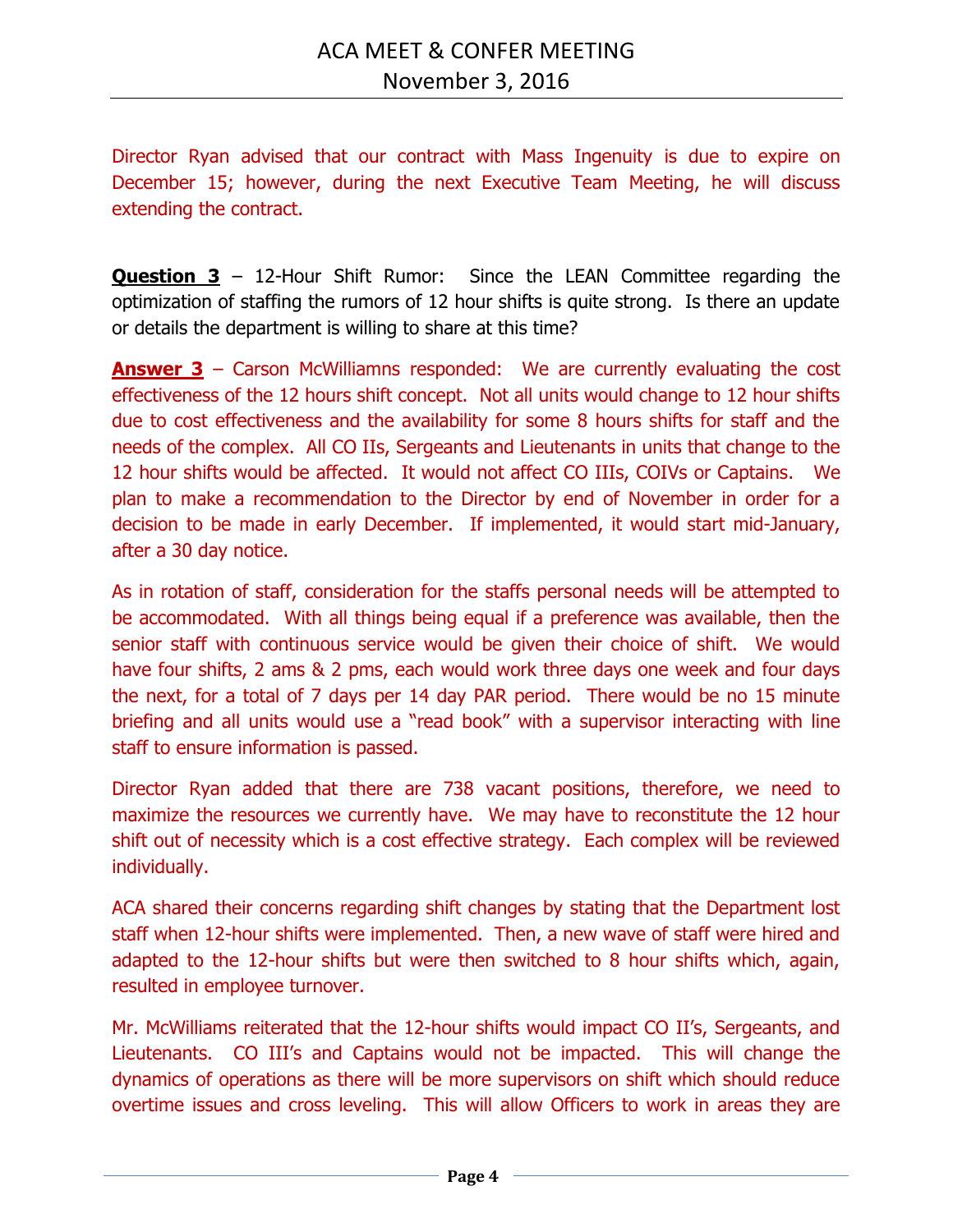familiar with and increase team work and supervisor interaction which will ultimately help retention and employee satisfaction.

**Question 4** – Increasing Number of Step Raises for Supervisors: Is there anymore consideration in regards to increasing the number or amount of step raises? Also implementation of step raises for supervisors?

**Answer 4** – Jacob Gable responded: Employee recruitment and retention, including employee compensation, continues to be of critical importance to ADC. The importance of this issue is illustrated by the fact that ADCs #1 priority in the FY 2018 Budget Request is a request for a pay package for security staff. The requested pay package includes:

(1) Funding to increase all security staff salaries by \$1,000. This would increase each step of the CO Pay Plan by \$1,000 and corresponding increases for the entire correctional series.

(2) Annual merit pay for the security series. The merit pay plan ranges from 1-2% of salary and would be paid annually to eligible employees. The merit amount would not be added to base pay and would be dependent on employee job performance and eligibility.

The entire ADC Budget Request, including the requested pay package, is available on the ADC website and the following link (page 293 of 391): <http://10.6.0.30/reports/FY%202018%20ADC%20Operating%20Budget%20Request.pdf>

Director Ryan stated he submitted a decision package for an increase in pay for security staff for the last three consecutive years. Last year, sixteen decision packages were submitted. This year, only eight packages were submitted and the pay package was number one. Director Ryan acknowledged that the Department of Corrections' pay is not competitive and further stated that ADC ranks at the bottom of the Western eleven states in relation to pay.

Director Ryan noted that 565 Correctional Officer positions were previously given up by Director Schriro in 2006 to help fund pay increases in the past by using vacancy savings. We cannot give additional Correctional Officer positions up to fund pay increases as those positions are critically needed; however, pay packages will continue to be a priority.

Ms. McManus further stated that ADC is looking into other pay strategies, spot incentives, merit incentives, etc. which do not add to the base pay and are allowed under the Compensation Plan.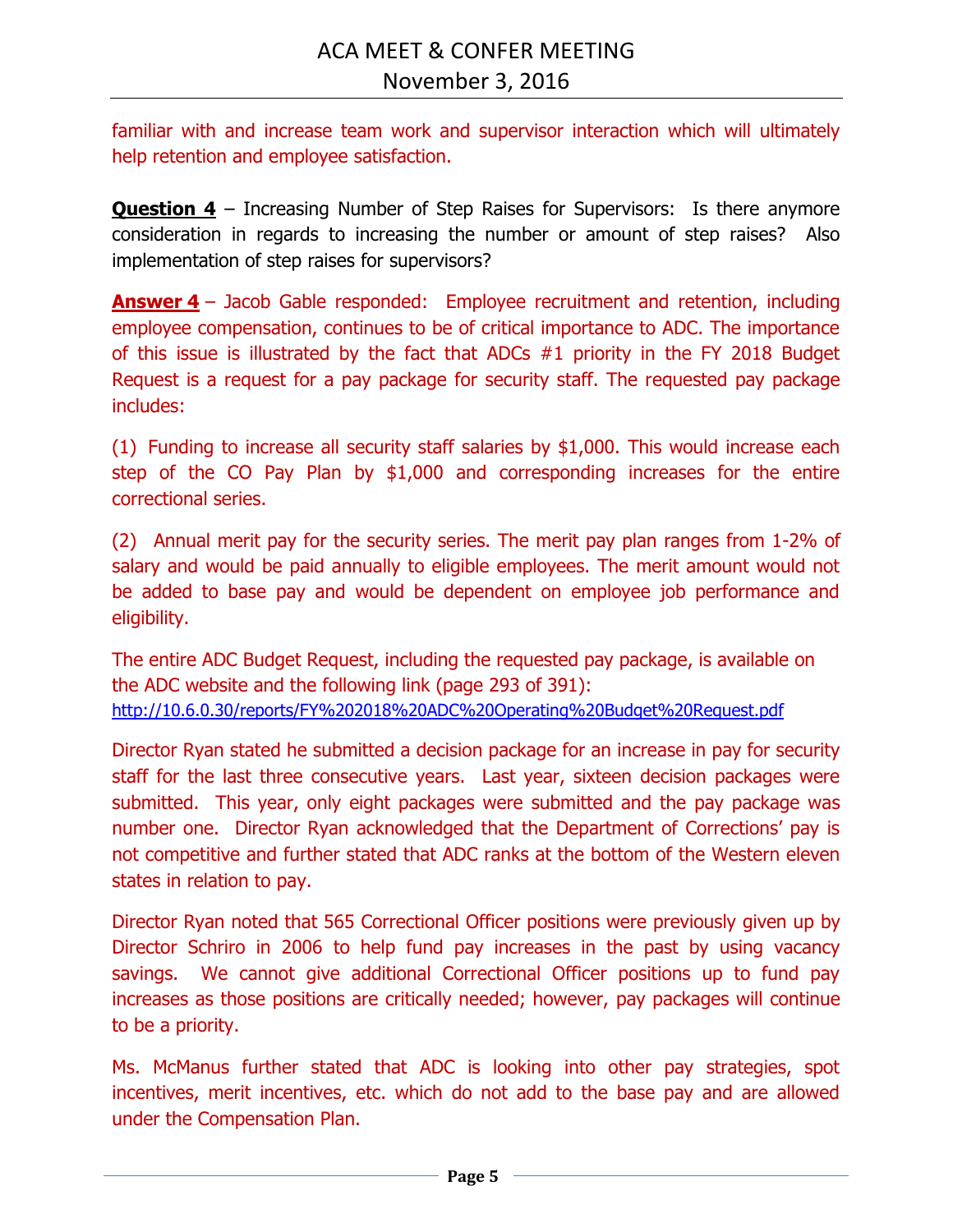Director Ryan advised some of those pay strategies may occur this fiscal year. Additionally, Ms. McManus noted that the Arizona Department of Administration (ADOA) is working toward increase for performance versus time spent in the job.

Director Ryan noted that the performance incentive is structured as follows:

2% - High Performers 1.5% - Above Average Performers 1% - Average Performers 0% - Below Average Performers

ACA asserted that the MAP and merit systems are flawed. Based on personal observation, managers and supervisors are giving average ratings, no matter how great their efforts or achievements are which impacts the employee's ability to earn the maximum performance pay. Ms. McManus advised ADOA is looking at other performance evaluation systems.

**Question 5** – Lewis, Florence/Eyman, Winslow Stipends: Stipends- 10%+\$100 for Lewis, Florence/Eyman and 15%+\$100 for Winslow.

**Answer 5** – Jacob Gable responded: Expanding stipends beyond those currently available is not part of the budget request submission. However, ADC did request a pay package in the FY 2018 Budget Request. Please refer to the response to question #4.

Director Ryan stated he submitted a decision package for an increase in pay for security staff for the last three consecutive years. Last year, sixteen decision packages were submitted. This year, only eight packages were submitted and the pay package was number one. Director Ryan acknowledged that the Department of Corrections' pay is not competitive and further stated that ADC ranks at the bottom of the Western eleven states in relation to pay.

Director Ryan noted that 565 Correctional Officer positions were previously given up by Director Schriro in 2006 to help fund pay increases in the past by using vacancy savings. We cannot give additional Correctional Officer positions up to fund pay increases as those positions are critically needed; however, pay packages will continue to be a priority.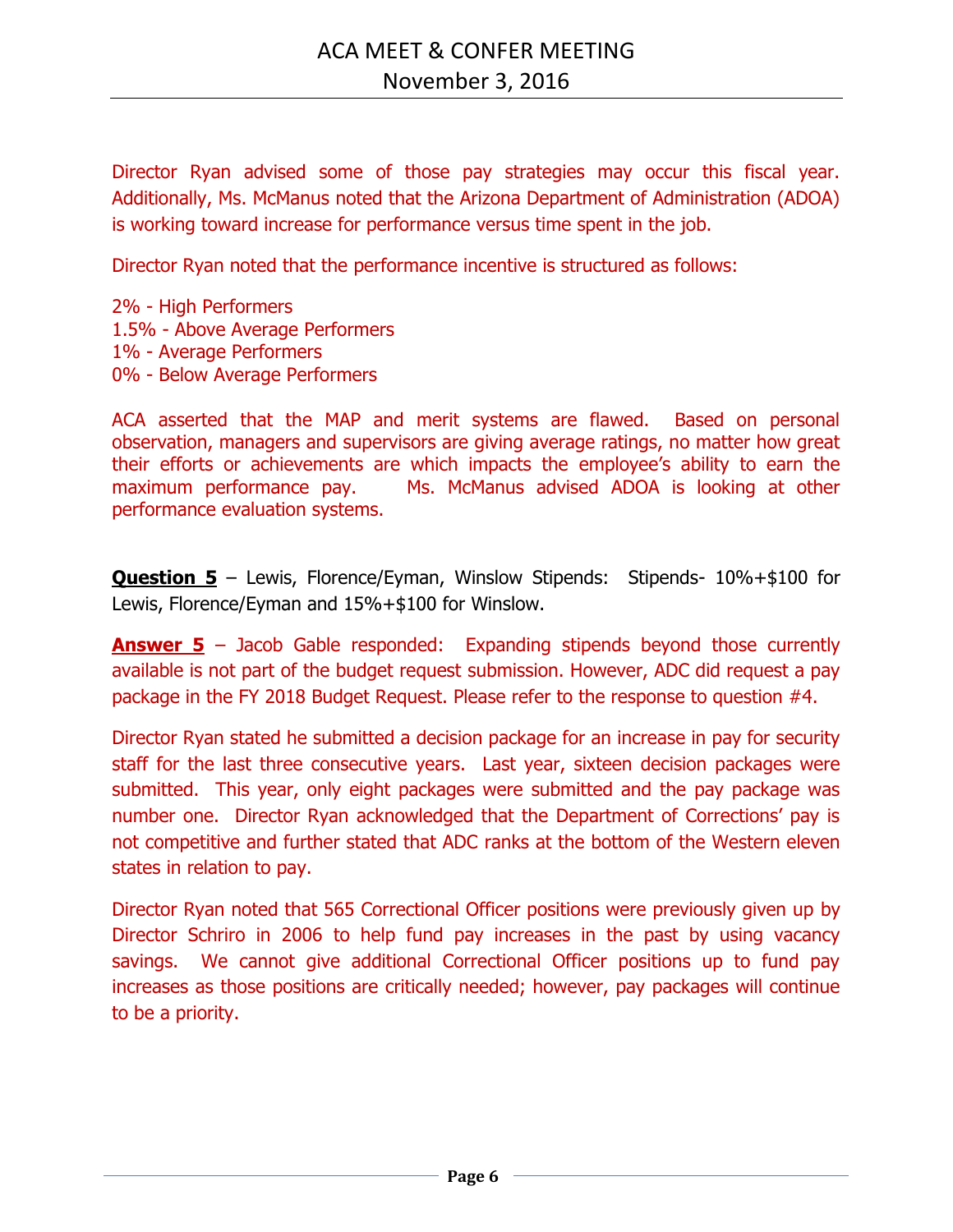## **Additional Information:**

A letter from the Bihn and McDaniel Attorney Office dated October 14, 2016, was handed out at the meeting as well as Director Ryan's response dated October 17, 2016. Click on the following links to see the aforementioned letters: [J:\Meet and Confer\Bihn& McDaniel Letter Dated 10-14-16.pdf](file://///CO-FILE03/SHARED/ADC_INFO/Meet%20and%20Confer/Bihn&%20McDaniel%20Letter%20Dated%2010-14-16.pdf) [J:\Meet and Confer\Director Ryan's Response dated 10-17-16.pdf](file://///CO-FILE03/SHARED/ADC_INFO/Meet%20and%20Confer/Director%20Ryan)

Carson McWilliams advised that direction was given to the Wardens not to do anything with the HIPPA forms until the process to give fair and consistent review is in place. Mr. McWilliams advised that a recent statewide poll indicates that only one (1) NNTI and three (3) Administrative Inquiries have since stemmed from the Employee Grooming policy change for non-compliance and one case remains undecided. Mr. McWilliams gave direction to the Wardens to move forward with the disciplinary process for non-compliance, however, if employees who currently do not meet the shaving requirements are willing to comply, discipline would be waived.

Colleen McManus and Carson McWilliams explained that the medical review board consists of Derleen Spence, Occupational Health Administrator, Registered Nurse (RN) and Dr. Rowe, MD, both of whom review the medical documentation provided by the employees' personal doctors, upon which they make a recommendation to the impacted Warden to approve or deny beard waiver requests. The Warden does not have the knowledge or medical expertise to determine if an employee's request is legitimate, which is why the medical review board looks at each individual case. Ms. McManus advised if a Doctor releases full medical records to the Occupational Health Nurses, that is the fault of the Doctor's office, not ADC. She further advised that she is aware of one case in which a Doctor disclosed more medical history than required, at which point the OHN advised the Doctor's office and returned the documents. Ms. McManus will clarify the language within the HIPPA Waiver form and upon approval of the Director, the form will be published for ADC use. [Note: This has been completed]

Director Ryan stated that other public safety organizations are not permitted to wear beards and do not have an option to waive that requirement. Director Ryan stated the grooming/shaving policy was changed to ensure the safety of its officers when using Phantom Gas/OC spray. If the masks do not fit properly they are not effective. The grooming/shaving requirement also presents a professional image of the Department, which is important, just like safety is for fit testing.

A second level review may be considered however, the policy will not be rescinded.